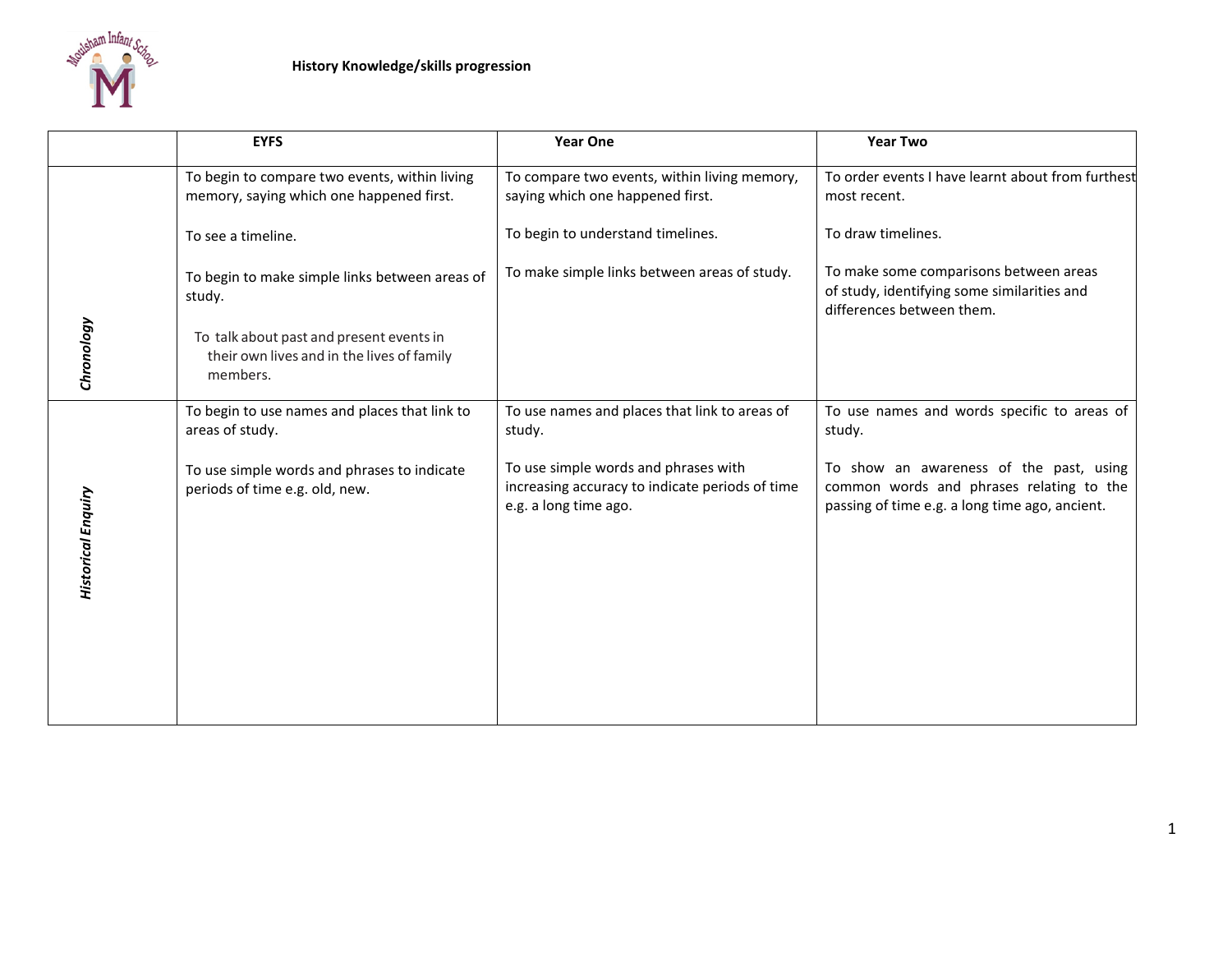|           | To begin to answer questions verbally related                      | To ask and answer relevant basic questions                                        | To ask and answer questions, choosing and                                                                                                                                                                                                                             |
|-----------|--------------------------------------------------------------------|-----------------------------------------------------------------------------------|-----------------------------------------------------------------------------------------------------------------------------------------------------------------------------------------------------------------------------------------------------------------------|
|           | to an area of study.                                               | about the past.                                                                   | using parts of stories and other sources.                                                                                                                                                                                                                             |
| Questions |                                                                    |                                                                                   | To sometimes justify my answers using sources<br>or stories.                                                                                                                                                                                                          |
|           |                                                                    |                                                                                   |                                                                                                                                                                                                                                                                       |
| Knowledge | To begin to remember key events about the<br>areas I have studied. | To remember some key events and sort<br>historical objects from 'then' and 'now'. | To remember key events about the areas I have<br>studied and describe changes within living<br>memory and aspects of change in national life.<br>To speak about how I have found out about the<br>past. To know that historical information can<br>be found in books. |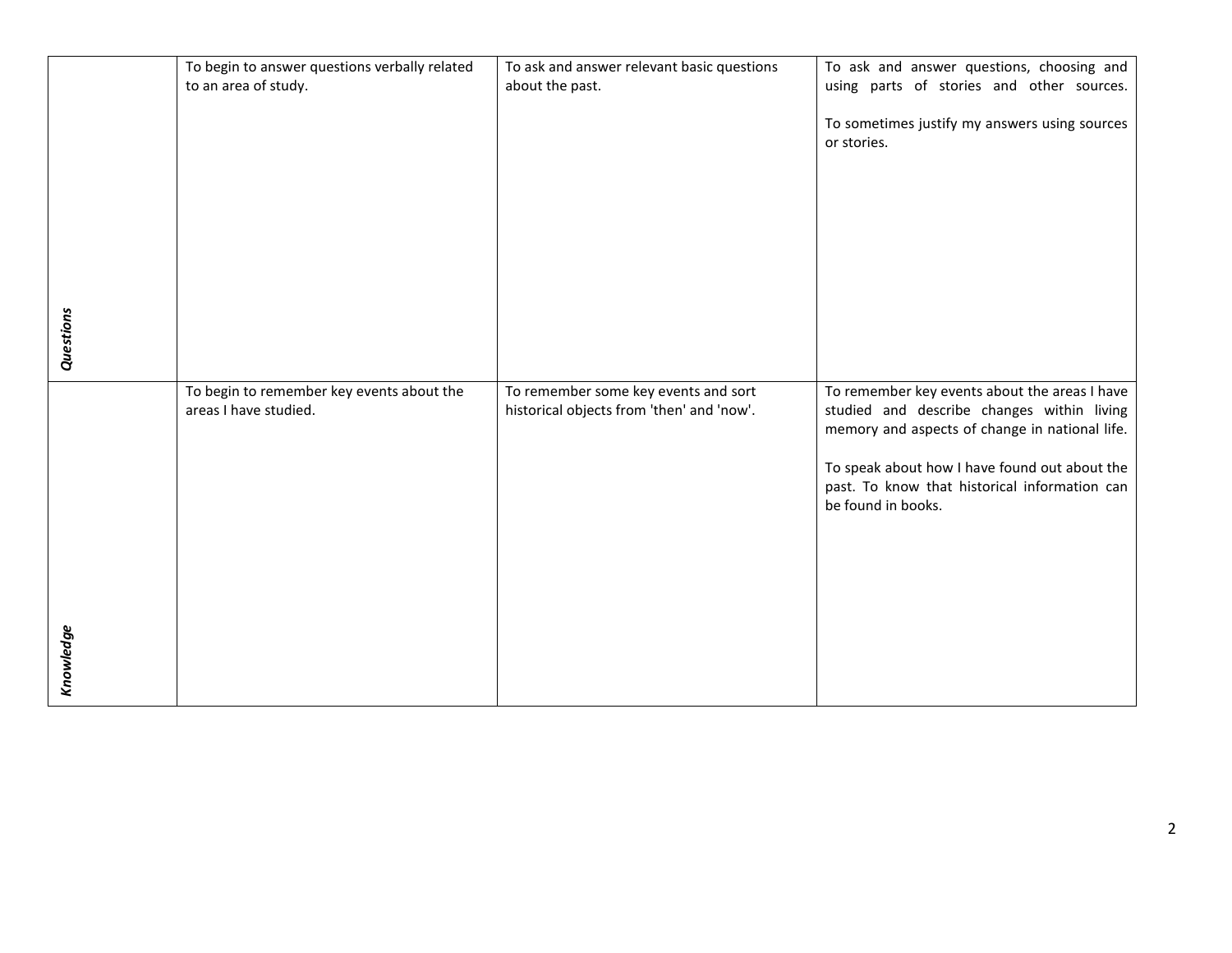## History Website copy

## **EYFS**

Begin to compare two events, within living memory, saying which one happened first.

Know what a timeline looks like

Begin to make simple links between areas of study.

Talk about past and present events in their own lives and in the lives of family members.

Begin to use names and places that link to areas of study.

Use simple words and phrases to indicate periods of time e.g. old, new.

Begin to answer questions verbally related to an area of study.

Starting to remember key events about the areas I have studied.

## **Year 1**

Compare two events, within living memory, saying which one happened first.

Begin to understand timelines.

Make simple links between areas of study.

Use names and places that link to areas of study.

Use simple words and phrases with increasing accuracy to indicate periods of time e.g. a long time ago.